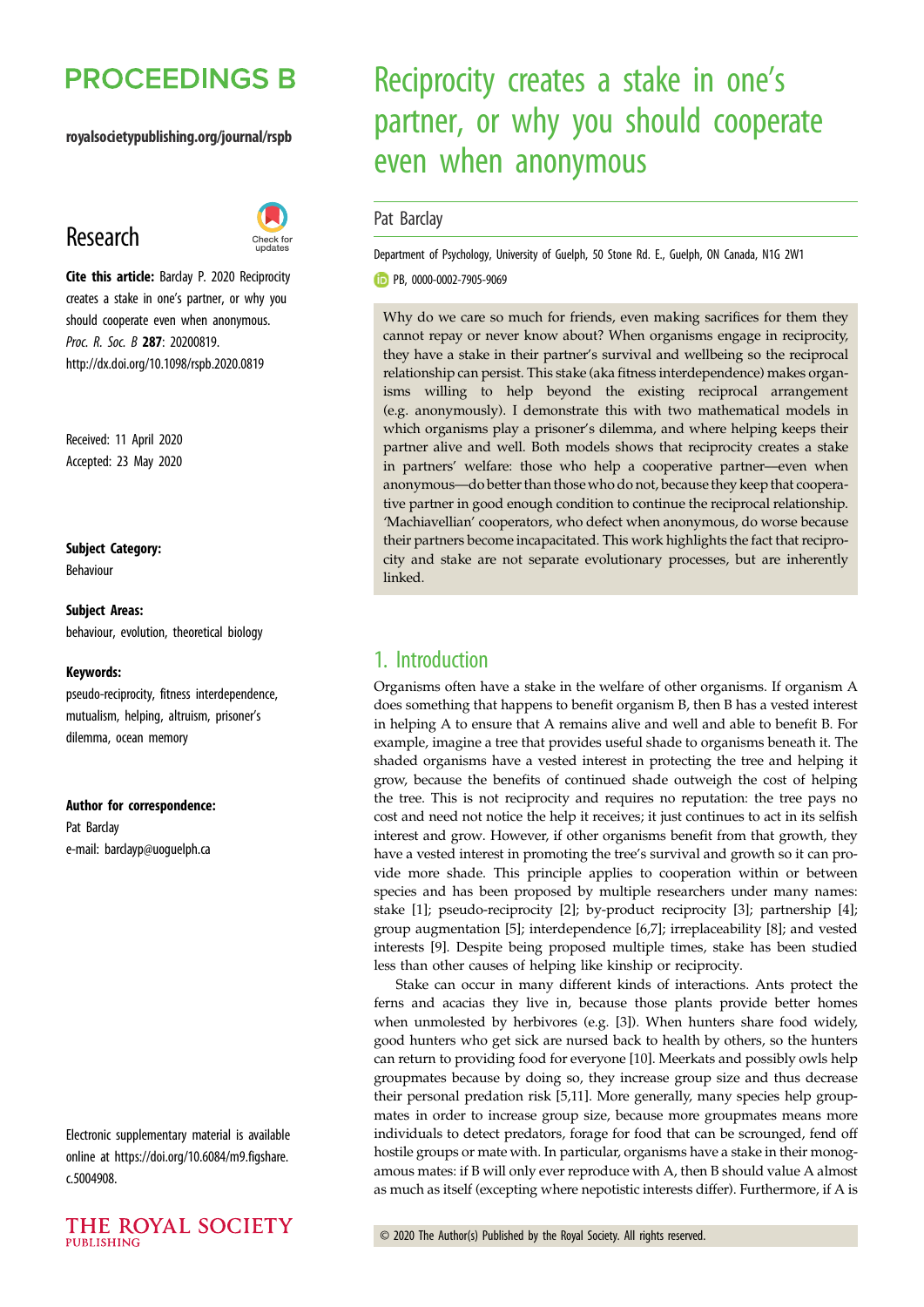raising B's offspring, then B has an ongoing stake in A's welfare even after the relationship ends.

In practice, it is often hard to distinguish between reciprocity and stake. If B helps A because A provides benefits to B, then does it matter whether those benefits are actively provided at cost to A (reciprocity) or passively produced by-products of A's selfish actions (stake, pseudo-reciprocity, by-product reciprocity)? Here I suggest that this distinction does not matter unless it affects the surety of A's help. When A provides benefits to B––for any reason––this gives B a stake in A's welfare. As such, B has a vested interest in helping A, so that A can continue to provide those benefits. Furthermore, B will help even if A will never find out about the help, because B benefits from A's survival and continued ability to help B. Thus, a relationship that starts as reciprocity can develop into one based on stake––reciprocity creates stake.

Some examples can help demonstrate how reciprocity creates stake. Imagine two parents taking turns caring for mutual offspring, in a reciprocal manner. The more that the father invests, the more stake the mother has in his continued wellbeing so that he can continue to invest, and vice versa. If the father defects by stopping his paternal investment, then the mother no longer has any stake in his wellbeing––her stake depends on his reciprocity (and vice versa). Second, imagine two organisms reciprocally exchanging food or coalitional support. If one partner were at risk of injury, the other partner has a vested interest in helping to keep its cooperative partner healthy and continuing to provide food or aid. This underlies need-based transfers towards those who would help you in your need, such as need-based transfers of cattle among the Maasai of Kenya [[6](#page-5-0),[12](#page-5-0)]. Furthermore, it underlies many long-term partnerships like human friendships [\[7\]](#page-5-0), which start like superficial reciprocity but deepen into mutual concern for each other's welfare, and are damaged if one friend does not support the other [[8](#page-5-0)]. Third, imagine two different classes of organisms engaged in reciprocity, like different species or economic roles. If the lone farmer in a town sells her produce to the lone grocer, this is a simple economic exchange of goods for money. However, if the grocer's shop burns down, then the farmer has a vested interest in rebuilding it––even if the grocer will never know who rebuilt it––so that she has somewhere to sell her produce. Of course, organisms might still want their partners to know, but this willingness to help anonymously is a sure sign of stake and would not occur with reciprocity alone (excepting mistakes [[9](#page-5-0)]).

Little research has examined stake within reciprocal relationships. Some computer simulations have examined risk-pooling via need-based transfers of resources [[12](#page-5-0)–[14](#page-5-0)], but they did not include the possibility of defection. As such, while important, those models cannot distinguish between stake and reciprocity, let alone how they are intertwined and how one creates the other. To show the stability of cooperation, a model needs to compare cooperation against defection.

Here I present two mathematical models to show that having a reciprocity-based relationship with someone creates a stake in that individual's welfare. Those who help––even when anonymously––do better under many conditions than those who do not help. Just like the ants who protect a host plant from herbivores that the plant need never know about, reciprocal partners might help each other even if the partner never knows about the help.

## 2. Model A: general model of paying to save a reciprocal partner

Imagine two organisms cooperating reciprocally in a multiround prisoner's dilemma. Each round it costs c to confer benefit b upon a partner  $(b > c)$ . The probability of a future round is w; this probability is independent of how many rounds the pair has already been together. Thus, at the start of any round, the pair is expected to last an average of  $1/(1 - w)$  rounds more including the current round (see electronic supplementary material for not including the current round). To a cooperator, having a cooperative partner is worth  $b - c$  for each of the expected  $1/(1 - w)$  remaining rounds. By contrast, an uncooperative partner provides no benefits, so bad partners are worth nothing to conditional cooperators. An organism without a partner pays no cost of cooperation but also receives no benefit.

Suppose that at some point, one organism is about to die (e.g. predation, starvation) or become incapable of continuing the reciprocal relationship (e.g. injury, incapacitation, bankruptcy, emigration), but it can be saved before the round by its partner at some cost a. It is worth paying that cost to save a cooperative partner whenever  $(b - c)/(1 - w) > a$ , which can be rewritten as:

$$
(b - c) > a(1 - w).
$$
 (inequality 1)

Note that saving a partner is not 'reciprocated' by the partner: inequality 1 holds true even if we assume that partners do not know about having been saved and do not change their behaviour as a result. Instead, the benefits of saving a partner are that the partner remains in good condition to continue the existing reciprocal relationship. Even anonymous help can evolve because it preserves existing reciprocal relationships. Furthermore, prior rounds are not strictly necessary: as long as the partner probably will reciprocate in the future and this is somehow inferred (e.g. based on past reciprocation, or if reciprocators are common), then that expected future reciprocation is enough to create a stake in their welfare (see electronic supplementary material, section 1b).

By contrast, an uncooperative partner is not worth keeping alive because they provide no benefits––there are no conditions where  $0 > a(1 - w)$  unless *a* is negative (you'd have to pay me to save you). In fact, organisms may benefit from an uncooperative partner's demise and may even pay to hasten that demise, if this allows them to find a partner who will reciprocate (see electronic supplementary material, section 1a). Therefore, it's worthwhile to keep reciprocators alive, but not non-reciprocators. The electronic supplementary material (section 1b) shows that reciprocation is required: reciprocators dominate unconditional cooperators whenever there are any defectors in the population.

Model A is very simple and contains very few assumptions. For example, this model applies whether  $a$ ,  $b$  and  $c$ represent costs and benefits in terms of survival or fecundity. It also applies whether the reciprocal relationship would end due to death, incapacitation, emigration (e.g. due to insufficient food) or any other preventable reason. As such, it has broad generality. The few assumptions are examined in electronic supplementary material, such as whether helping and harming occur after a round instead of before (section 2a). In all model variations, there is a wide range of biologically realistic parameters where it pays to save good partners.

What happens when dead or incapacitated partners can be replaced? In the electronic supplementary material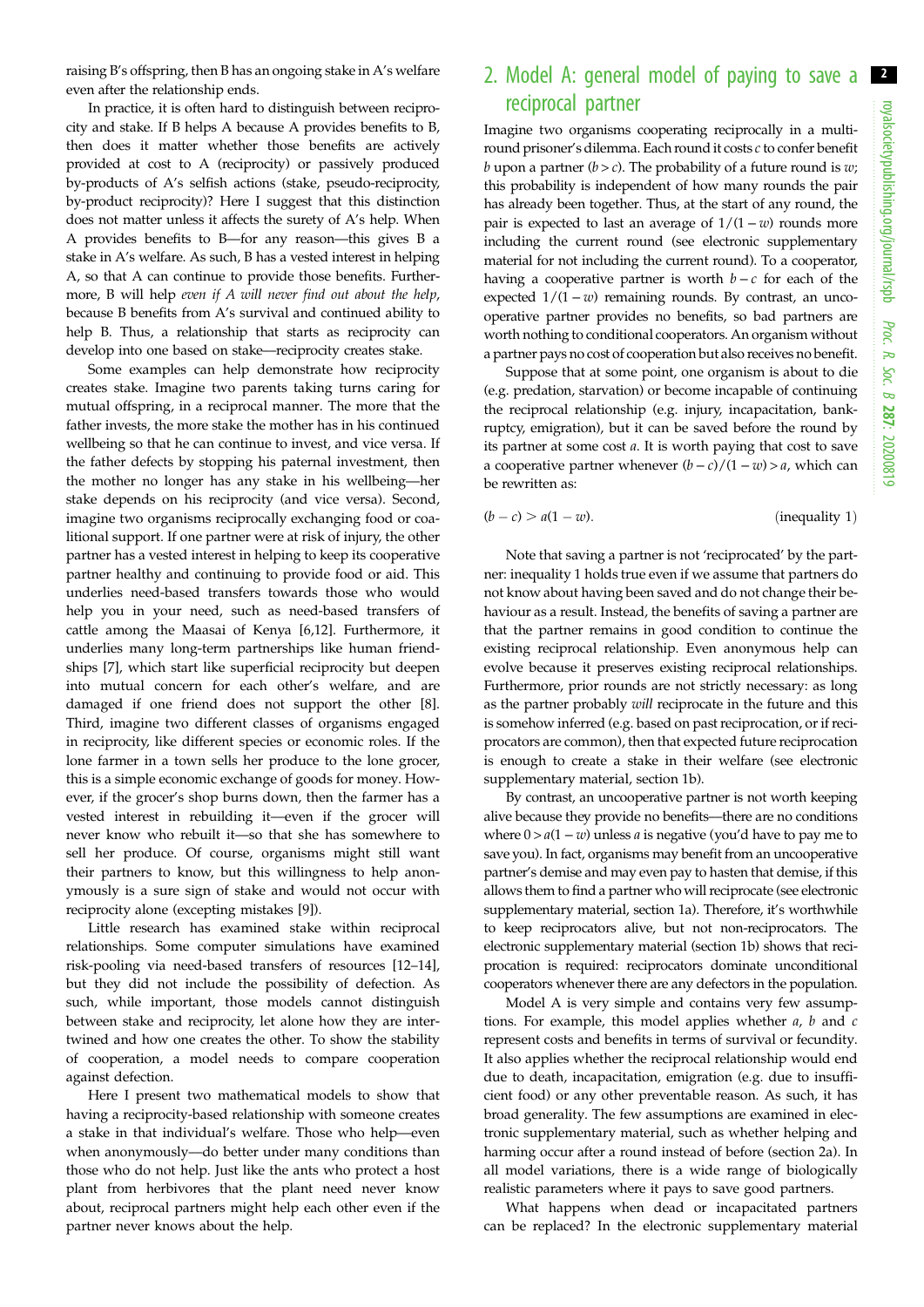(section 2c), I allow organisms to find a new partner with probability  $f$  each round, and where  $p$  is the probability that one's new partner is a cooperator. When replacement partners are possible, it pays to keep a partner alive when:

$$
\frac{(1-f)(b-c)}{1-w(1-f)} + \frac{f(1-p)(b-cw)}{(1-w)(1-w(1-f))} > a.
$$
 (inequality 2)

Organisms have more stake in their partners when the probability of future rounds  $(w)$  is higher, the proportion of cooperators ( $p$ ) is lower and the gains from cooperation ( $b - c$ ) are larger. The ease of replacing partners (f) usually reduces one's stake in one's current partner, except when cooperators are rare enough that one might pair with a bad replacement—this occurs when  $p < c(1 w$ )/( $b - cw$ ) (see electronic supplementary material, section 2c, figures S2 and S3). The probability of finding a new partner can vary between individuals due to partner choice (e.g. [\[15\]](#page-5-0)): if an individual is a less desirable partner than others (e.g. less attractive, lower status, worse cooperator), then they will experience a lower probability of finding a replacement partner or of having the replacement be a cooperator, and will thus have a greater stake in their current partner.

## 3. Model B: modelling survival as the currency of cooperation

## (a) Basic model: prisoner's dilemma with survival as the currency

To give a specific example, Model B presents a modified prisoner's dilemma where the currency is the probability of surviving each round. Each game is divided into  $n$  rounds. Each player survives any given round with baseline probability  $w$ , so in the absence of social effects, each player's probability of surviving until the end of the game is  $w^n$ . Each player has a single partner for the game. In any given round, a player can decrease its own survivability by  $c$  to increase its partner's survivability by  $b$ . Thus, a defector survives with probability  $T = w + b$  against a cooperator and  $P = w$  against another defector, whereas a cooperator survives with probability  $R = w + b - c$ against a cooperator and  $S = w - c$  against a defector.<sup>1</sup> Dead players do not interact: each player only pays costs or receives benefits from its partner in round  $t$  if its partner has survived the previous  $t - 1$  rounds. After *n* rounds, all surviving players breed equally. Thus, each player's fitness is proportional to its probability of surviving the  $n$  rounds, and it maximizes fitness by maximizing its probability of surviving the  $n$  rounds.

A player's probability of surviving  $n$  rounds (its 'payoff') is the product of its survival probability in each of  $n$  rounds. Let  $i_j$ be the payoff of strategy  $i$  playing against strategy  $j$ . When a defector plays a defector (henceforth 'AllD', or 'D'), it neither pays costs nor receives benefits, so its payoff against itself is:

$$
D_D = \prod_{t=1}^{n} w.
$$
\n
$$
(3.1)
$$

For cooperators, I use a version of tit-for-tat (TFT), which cooperates on the first round and thereafter imitates its partner's previous action, even when anonymous (see §3b). TFT-like strategies are good proxies for all conditional cooperators because TFT is simple, well studied and easy to model (e.g. [\[16](#page-5-0)]); the same principles apply to more complex conditional cooperators. When TFT plays another TFT, they both cooperate in all rounds, so TFT earns  $w$  plus  $b - c$  in any round its partner is alive. Therefore, its payoff against itself is

$$
T_T = \prod_{t=1}^{n} (w + (b - c)(w + b - c)^{t-1}).
$$
\n(3.2)

In the first round that TFT faces AllD, TFT pays a cost (payoff of  $w - c$ ) and AllD receives a benefit (payoff of  $w + b$ ). After that round, they both defect on each other in subsequent rounds if AllD's defection is observed (see below).

### (b) Anonymous cooperation and defection

In other studies of prisoner's dilemmas, after each round both players find out what their partners did, such that those actions can influence subsequent decisions. I relax this assumption: I let some proportion  $x$  of rounds be observed (i.e. players find out their partners' actions), whereas the other  $1 - x$  rounds are anonymous (i.e. neither partner discovers what its partner did, such that those actions cannot influence subsequent decisions). I assume that players know which rounds are anonymous, but do not know their partners' actions those rounds. Neither AllD nor TFT change their behaviour under observation or anonymity, but it affects whether TFT discovers AllD's defection. AllD's defections remain undiscovered by TFT if all previous t − 1 rounds were anonymous (probability 1 − x each round); if so then TFT continues to cooperate until it observes defection.2 Thus, AllD's and TF's payoffs against each other are

$$
D_T = \prod_{t=1}^{n} (w + b(1 - x)^{t-1}(w - c)^{t-1})
$$
\n(3.3)

and

$$
T_D = \prod_{t=1}^{n} (w - c(1 - x)^{t-1}(w + b)^{t-1}).
$$
\n(3.4)

I introduce another TFT-like strategy, Machiavelli (M), who acts like TFT except that it defects in all anonymous rounds. By acting like TFT when observed, Machiavelli gets the benefit of long-term cooperation with conditional cooperators like TFT. It also gets the benefit of defecting when anonymous (i.e. it only pays cost  $c$  in  $x$  rounds), and it is never discovered cheating because no one's actions in those rounds are ever known. However, because Machiavelli defects when anonymous, its cooperative partners are more likely to die in anonymous rounds (i.e. its partners only receive benefit  $b$  in  $x$  rounds). Pairings involving a Machiavellian player (M) have the following payoffs:

$$
D_M = \prod_{t=1}^n (w + bx(1 - x)^{t-1} w^{t-1}), \tag{3.5}
$$

$$
M_D = \prod_{t=1}^{n} (w - cx(1 - x)^{t-1} w^{t-1}), \qquad (3.6)
$$

$$
T_M = \prod_{t=1}^n (w + (bx - c)(x(w + b - c) + (1 - x)(w + b))^{t-1}),
$$
\n(3.7)

$$
M_T = \prod_{t=1}^{n} (w + (b - xc)(x(w + b - c) + (1 - x)(w - c))^{t-1})
$$
\n(3.8)

and

$$
M_M = \prod_{t=1}^n (w + x(b - c)(x(w + b - c) + (1 - x)w)^{t-1}). \tag{3.9}
$$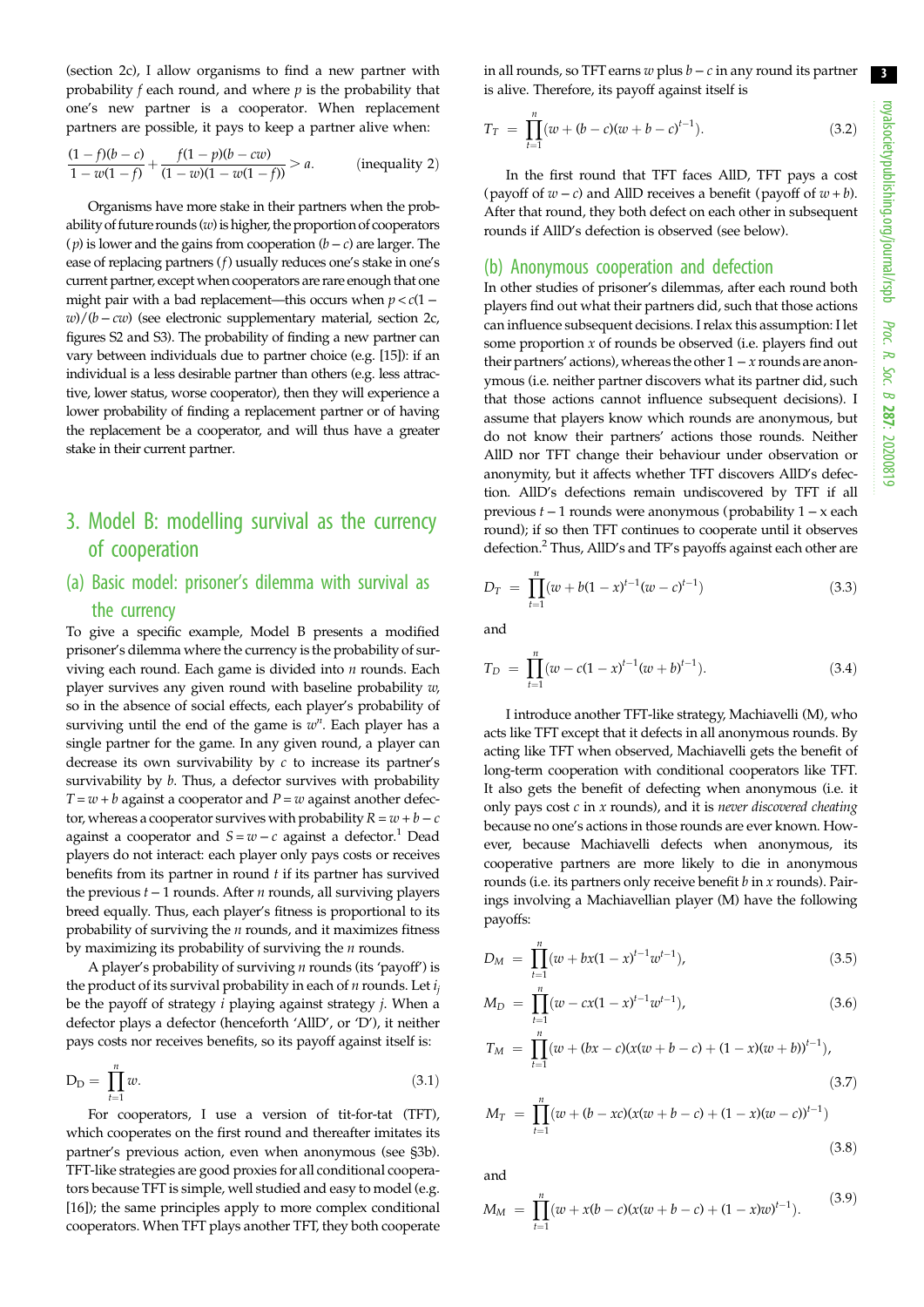

Figure 1. Strategies which perform best when paired with (a) TFT partners and (b) Machiavellian partners. Black areas represent conditions where agents have sufficient stake in their partners, such that it pays best to cooperate even when anonymous, i.e. (a)  $T_T > M_T > D_T$  and (b)  $T_M > M_M > D_M$ . Dark grey areas represent conditions where observed cooperation pays off, but anonymous cooperation does not, i.e. (a)  $M_T > T_T > D_T$  and (b)  $M_M > T_M > D_M$ . Light grey areas represent conditions where Machiavelli does best and anonymous cooperation does worst, i.e. (a)  $M_T > D_T > T_T$  and (b)  $M_M > D_M > T_M$ ). White areas represent conditions where no cooperation pays off, i.e. AllD pays best: (a)  $D_T > M_T > T_T$  and (b)  $D_M > M_M > T_M$ . Mutual cooperation earns  $w + b - c$ . Parameters displayed are  $n = 5$ ,  $c = 0.05$ ,  $w = 0.75$ ; see electronic supplementary material, figures S5–S8 for the full range of these parameters.

The only difference between TFT and Machiavelli is that Machiavelli defects when anonymous. Therefore, it pays to cooperate––even when anonymous––whenever the payoff to TFT exceeds the payoff to Machiavelli. The full equations of comparative payoffs (e.g.  $T_T$  versus  $D_T$ ) are unwieldy because of the product terms, so I present the information graphically below and with a wider range of parameters in electronic supplementary material, section 5. Machiavelli is indistinguishable from TFT when  $x = 1$  and indistinguishable from AllD when  $x = 0$ , but to avoid undefined numbers associated with zeros, I restrict the range of  $x$  from marginally greater than 0 to marginally less than 1.

## (c) Results and discussion of model B

#### (i) No stake: playing against AllD

If one is paired with a defector (AllD), it pays best to always defect, pays worse to play Machiavelli and pays worst of all to play TFT and attempt cooperation even when anonymous:  $D_D \geq M_D \geq T_D$  for all parameter values. Thus, in this model, there is no stake without reciprocity.

## (ii) Stake: playing against conditional cooperators (TFT) and sneaky Machiavellians (Mach)

If one is paired with some type of cooperator, then it often pays to cooperate (TFT > AllD), even when anonymous (TFT > Mach). Figure 1 shows that AllD pays best at low  $b$ (i.e. low benefits to cooperation), Machiavelli pays best at intermediate b, and TFT pays best at high b. In other words, if there are large gains from cooperation, then it pays to cooperate–– even when anonymous––to keep your partner alive and able to provide you with those gains. Furthermore, this result holds whether one is paired with an 'honest' cooperator like TFT (figure 1a) or a sneaky Machiavellian who defects when

anonymous (figure 1b); as long as one's partner cooperates some of the time, then it is worth keeping them alive, even if one must do so anonymously.

Figure 1 shows that high observability  $(x)$  helps TFT outcompete AllD, because partners detect AllD's defections earlier. In particular, high observability helps TFT when it's paired with a Machiavellian partner (figure 1b): it only pays to keep a sneaky partner alive if they're rarely anonymous. See the electronic supplementary material (section 4) for a discussion of how observability helps or hinders Mach against AllD.

The electronic supplementary material broadens the range of parameters to show that it pays to cooperate–– anonymously or not—when there are lower costs  $(c)$  and more rounds (n), as in previous models of reciprocity (electronic supplementary material, section 5, figures S5–S8); i.e. stake is higher in longer interactions and when cooperation costs less. Furthermore, a high baseline survivability  $(w)$  slightly increases the payoffs for cooperation because it increases the likelihood of another round (electronic supplementary material figures S5–S8). Stake can develop even with very few rounds (electronic supplementary material, figures S7 and S8), or even just two (electronic supplementary material, figures S9 and S10); the 'shadow of the future' need not be long. Given that TFT often pays better than either other strategy against Machiavelli, this means that TFT can often invade a population of Machiavellians (see critical thresholds and mixed populations in electronic supplementary material, figures S11 and S12).

## 4. General discussion

When organisms have a stake in another's survival, they will help even if that recipient remains unaware of that help—a living (but unaware) partner is better than a dead partner. In both models, helping good partners paid off. Model A shows the conditions when it pays to save a reciprocal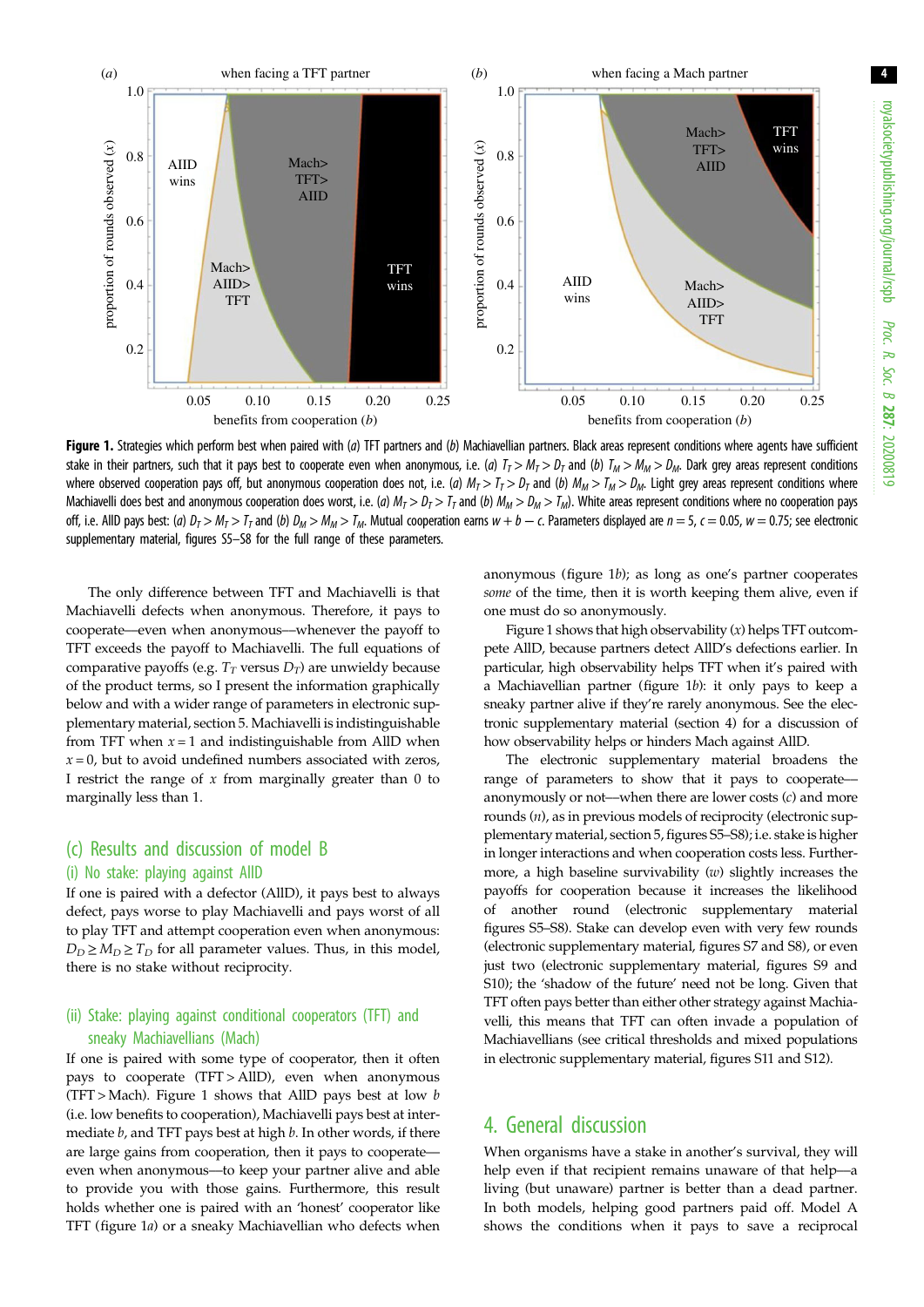<span id="page-4-0"></span>partner, and model B shows that TFT (who helps partners even when anonymous) often had a higher payoff with cooperators than did Machiavelli (who cooperated when observed but defected when anonymous). Thus, both models show that reciprocal relationships create a stake in each other's welfare. Conversely, helping bad partners never paid off, especially not anonymously. As such, it is specifically the reciprocity which creates stake, not some unique feature of the survival-based prisoner's dilemma in model B. Thus, reciprocal relationships are a source of stake, just like the other causes of stake in the literature (e.g. group augmentation [\[5\]](#page-5-0); ants protecting their acacia habitat [3]). Once established, organisms may treat reciprocal benefits the same as byproduct benefits (except for their certainty), in that both kinds of benefits are worth preserving, investing in and competing over (e.g. [\[15,17](#page-5-0)]).

These models help explain why people develop deep emotional bonds with close friends (e.g. [\[7\]](#page-5-0)). Friendships may start as reciprocity, but as the reciprocity deepens, we develop a stake in our friends' welfare. Eventually we value friends for their own sake and are willing to make large sacrifices for them, even sacrifices they can't repay––our own welfare depends on them being well enough to continue the reciprocal relationship. We may even help under apparently hopeless circumstances if our stake is high enough (e.g. spouse)––high gains are worth gambling against long odds. If someone has not yet helped, but you know they are likely to help when you need it, then you still have a stake in their welfare and should be willing to help them pre-emptively (e.g. 'osotua' need-based transfers between Maasai herders [\[6,12](#page-5-0)]; see electronic supplementary material, section 1b).

I modelled direct reciprocity, but the results may also apply to indirect reciprocity or broader social networks. Each organism has a stake in whoever might help it, and in whoever helps those who help it, such as others in a network of indirect reciprocity or in a group with common goals (e.g. mutual defence). This generalized stake might explain humans' willingness to help others in anonymous experiments (though see also mistakes, [\[9\]](#page-5-0)).

As powerful as reciprocity-based stake is, it has limitations. First, your stake in reciprocal partners depends on how easily you can replace them, and how good the replacements are (see electronic supplementary material, sections 2b and 2c). If good partners are easily replaced, then it can cost less to find a new partner than to save the existing one; this results in less stake and less anonymous helping. Some individuals are more desirable partners and can thus find new partners more easily (e.g. see [[15,18](#page-5-0)]); such individuals have less stake in their current partners. Organisms may strive to make themselves irreplaceable, to ensure that they are valued by their partners [[8](#page-5-0)]. If relationships take time to build up to high cooperation (e.g. 'raise-the-stakes' reciprocity [[19\]](#page-5-0)), this results in a high stake in one's partners, because restarting with a new partner means missing out on high cooperation until that relationship matures.

A second limitation is that reciprocity-based stake makes it less useful to punish cheaters,<sup>3</sup> because punishment reduces the partner's wellbeing [[20\]](#page-5-0) and thus the probability that the partner can cooperate in the future. While organisms have no stake in full-time defectors, they do have some stake in parttime defectors or'subtle cheaters' [[21\]](#page-5-0) based on their occasional cooperation. One solution is to start with a warning––a small or inconsequential punishment which escalates if defection continues (e.g. [[22\]](#page-5-0)). Not only does this warn the defector about future greater punishment, it also signals that if defection continues, the focal agent would have less stake in the defector's wellbeing (and therefore have less compunction about reducing the defector's wellbeing).

A third limitation is that while reciprocity creates a stake in a partner's survival and growth, it does not create a stake in their reproduction. Thus, reciprocal allies might be willing to help their partners to survive and grow, but not to reproduce. In extreme cases, one party may benefit from diverting its partner's efforts away from reproductive effort towards somatic effort (see electronic supplementary material, section 3), like the ants who castrate their symbiotic plant hosts so the plant invests more in the resources that benefit the ants [[23](#page-5-0)]. Organisms will only have a stake in their partner's reproduction if they benefit from larger group size (see group augmentation [[5](#page-5-0)]) or if the reciprocal relationships persist across generations, like vertically transmitted mutualisms. Vertically transmitted partnerships will also allow reciprocity-based stake to continue even when agents are older and approaching death.

Despite these limitations, reciprocity-based stake gives organisms a reason to help their partners, even when anonymous, especially when the relationship cannot be replaced immediately. Altogether, rather than being separate forces in the evolution of cooperation, reciprocity is just one of many ways in which organisms have a stake in the wellbeing of their mutualistic partners.

Data accessibility. This article has no additional data.

Competing interests. I declare I have no competing interests.

Funding. This study was funded by the Social Sciences and Humanities Research Council of Canada (SSHRC) grant no. 430287.

Acknowledgements. I thank Stuart West for discussions, Miguel dos Santos for mathematical help, three anonymous reviewers for useful feedback, and the Social Sciences and Humanities Research Council of Canada (SSHRC) for funding (grant no. 430287).

## **Endnotes**

1 For simplicity I assume (for now) linear costs and benefits, with constraint  $0 \leq w - c \leq w + b \leq 1$  to avoid survival values less than 0 or greater than 0. The electronic supplementary material (section 7) provides a robustness check by examining costs and benefits as a function of residual mortality and survivability.

<sup>2</sup>Organisms can only respond to actions they observe (using any sense). Because TFT is normally not defined with respect to unobserved rounds, some readers may wish to call my version 'TFTlike' or 'tit-for-observed-tat (TFOT)' instead of TFT; I invite them to substitute these terms throughout.

<sup>3</sup>I thank an anonymous reviewer for this point.

## **References**

- 1. Roberts G. 2005 Cooperation through interdependence. Anim. Behav. 70, 901–908. [\(doi:10.1016/j.anbehav.2005.02.006\)](http://dx.doi.org/10.1016/j.anbehav.2005.02.006)
- 2. Connor RC. 1986 Pseudo-reciprocity: investing in mutualisms. Anim. Behav. 34, 1562–1584. [\(doi:10.](http://dx.doi.org/10.1016/S0003-3472(86)80225-1) [1016/S0003-3472\(86\)80225-1](http://dx.doi.org/10.1016/S0003-3472(86)80225-1))
- 3. Sachs JL, Mueller UG, Wilcox TP, Bull JJ. 2004 The evolution of cooperation. Q Rev. Biol. 79, 135-160. ([doi:10.1086/383541\)](http://dx.doi.org/10.1086/383541)